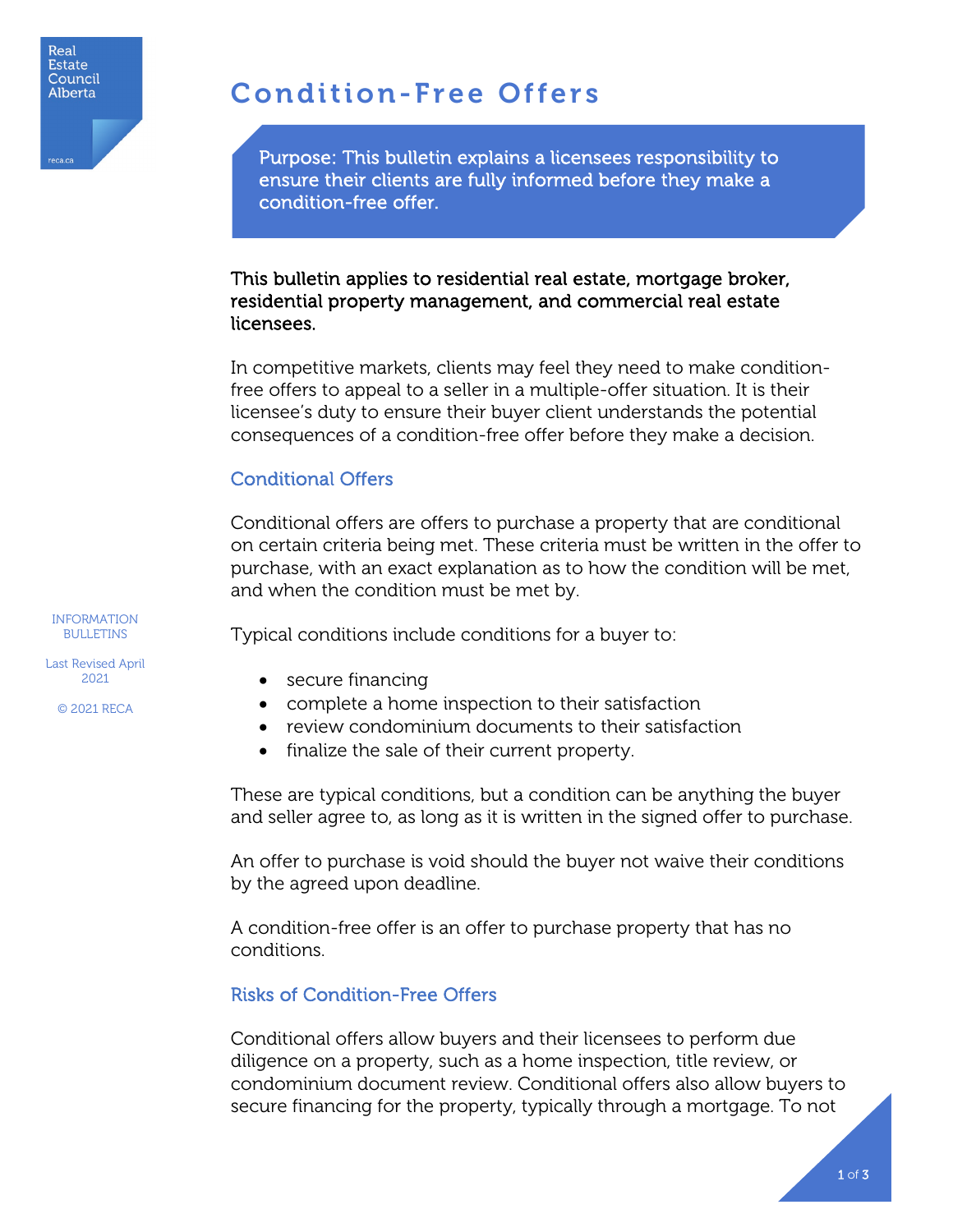allow for this due diligence or financial certainty to be in place prior to committing to a purchase is a risk for buyer clients.

Offers to purchase are usually accompanied with initial deposits from the buyers. These deposits usually run in the thousands or tens of thousands of dollars. Depending on the wording in the condition-free purchase contract, if a buyer fails to complete the purchase, the buyer may be forced to forfeit their deposit.

Making an offer without approved financing in place and without inspecting a property, its title, or its condominium documents (if applicable), greatly increases the chances the deal with collapse, and the buyer client may lose their deposit, and may even open themselves up to civil litigation by the seller.

Even if a condition-free offer is accepted and the deal closes with your buyer client taking possession, they may later discover facts about the property that may have dissuaded them from completing the purchase had they discovered them before entering into a condition-free purchase contract.

#### Duty to Inform Clients

As a licensee, it is your duty to advise your client about the risks and possible implications of condition-free offers. It is in their best interest that they make their decisions having all the information.

After learning of the risks, should your client wish to proceed with a condition-free offer, it is still the licensee's duty to act in their client's best interest. Licensees should advise their clients to allow the licensee to perform what due diligence they can on a property prior to making the offer, including a title search, asking the sellers or their representative about material latent defects or other known facts about the property, and talking to neighbours about the property.

However, licensees must obey their clients' lawful instructions. Should they wish to proceed with a condition-free offer immediately, the licensee must assist them in doing so.

#### Document Your Discussions

Licensees should keep a record of their discussions with clients concerning condition-free offers in the client's brokerage file. Should a condition-free offer result in clients losing money, a record that the licensee informed the clients of the risks ahead of time will help protect the licensee and the brokerage should the client take legal action.

INFORMATION BULLETINS

Last Revised April 2021

© 2021 RECA